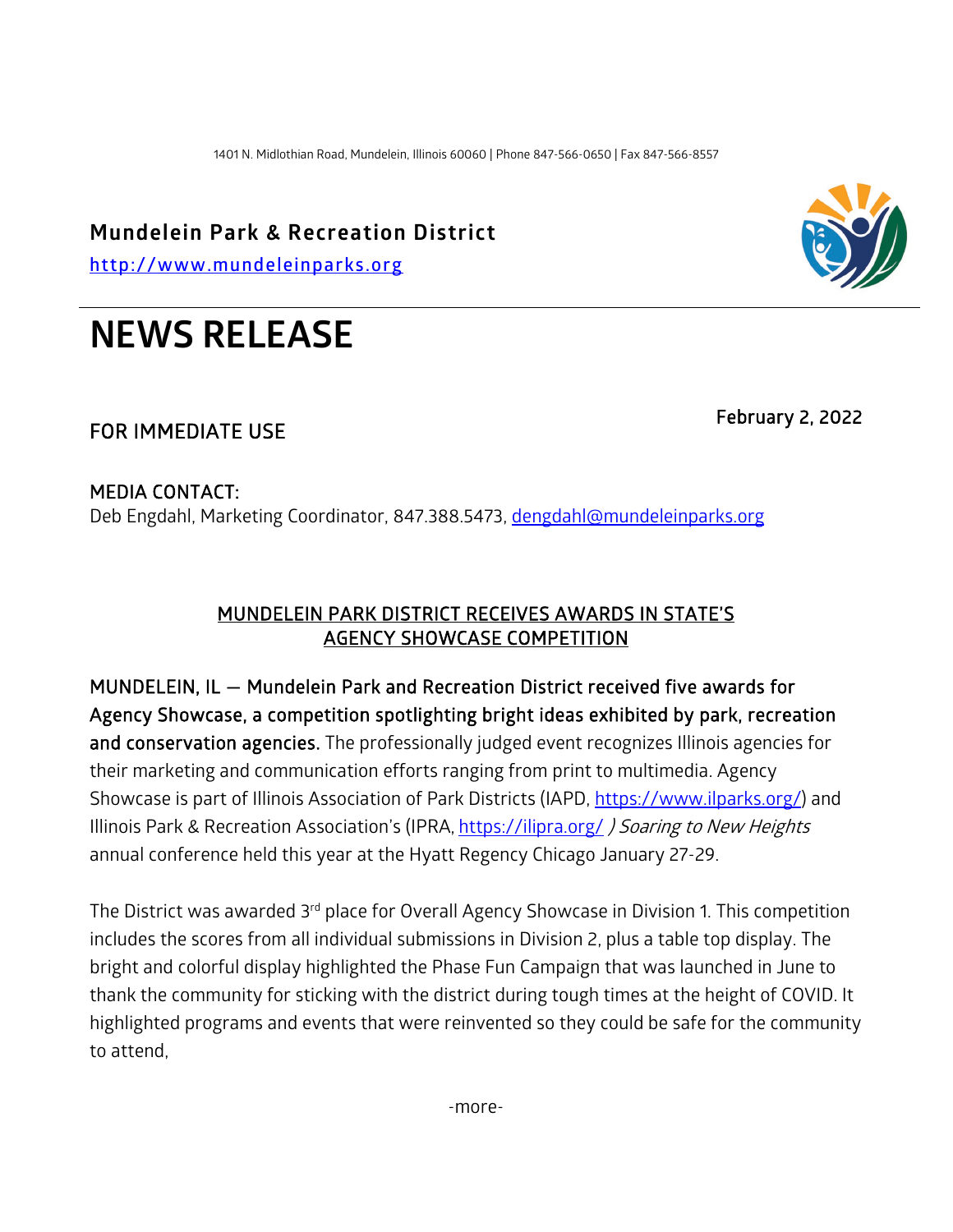Agency Showcase Page two February 2, 2022

The District received 1<sup>st</sup> place, Division 2, for its website that was launched in May [\(www.mundeleinparks.org\)](http://www.mundeleinparks.org/). It was redesigned to enhance user experience on every device and make things simpler to find. Users now can easily choose what language they want to view the website and a custom search function makes browsing and locating the site's content fast and simple. An interactive park map shows the locations of Mundelein Park & Recreation District's many parks with easy access to directions and park amenities.

The District received a 2<sup>nd</sup> place, Division 2, in the Paid Advertising category for a YouTube TrueView Ad created in partnership with Alpha Media LLC. It consisted of a video highlighting the variety of the Health & Fitness Center offerings such as equipment, indoor track and pool, group exercise, etc. Also the Connections program brochure received 3rd place, Division 2 in the printed brochure category for its content and design.

The District's program guide received 3<sup>rd</sup> place, Division 2, for the Brochure Series category. With the launch of the new website, the brochure was updated to reflect a consistent look. A "confetti" swoosh was added throughout the catalog, changes were made to the design to feel "fun and neighborly", be easy to read and be well organized. In addition a spread written in Spanish was added.

This year's competition included a special category of Hindsight is 20/21 in Division 2 to highlight the work Communication and Marketing Departments produced that kept their communities and patrons informed, engaged and positive during the pandemic. Marketing Manager Christa Lawrence's  $My New Mask$  book and videos received 1<sup>st</sup> place. The story written and illustrated by Lawrence, explains to young children why they need to wear face coverings in both English and Spanish. It was created to be a way to help children in our community feel more comfortable with mask wearing and ease some anxiety. Proceeds from the book benefit the Mundelein Parks Foundation and is available for purchase on Amazon.

"We are always looking for the best ways to connect our community through programs and communications," said Lawrence. "We are thrilled to be honored with these awards for our work during 2021."

# # #